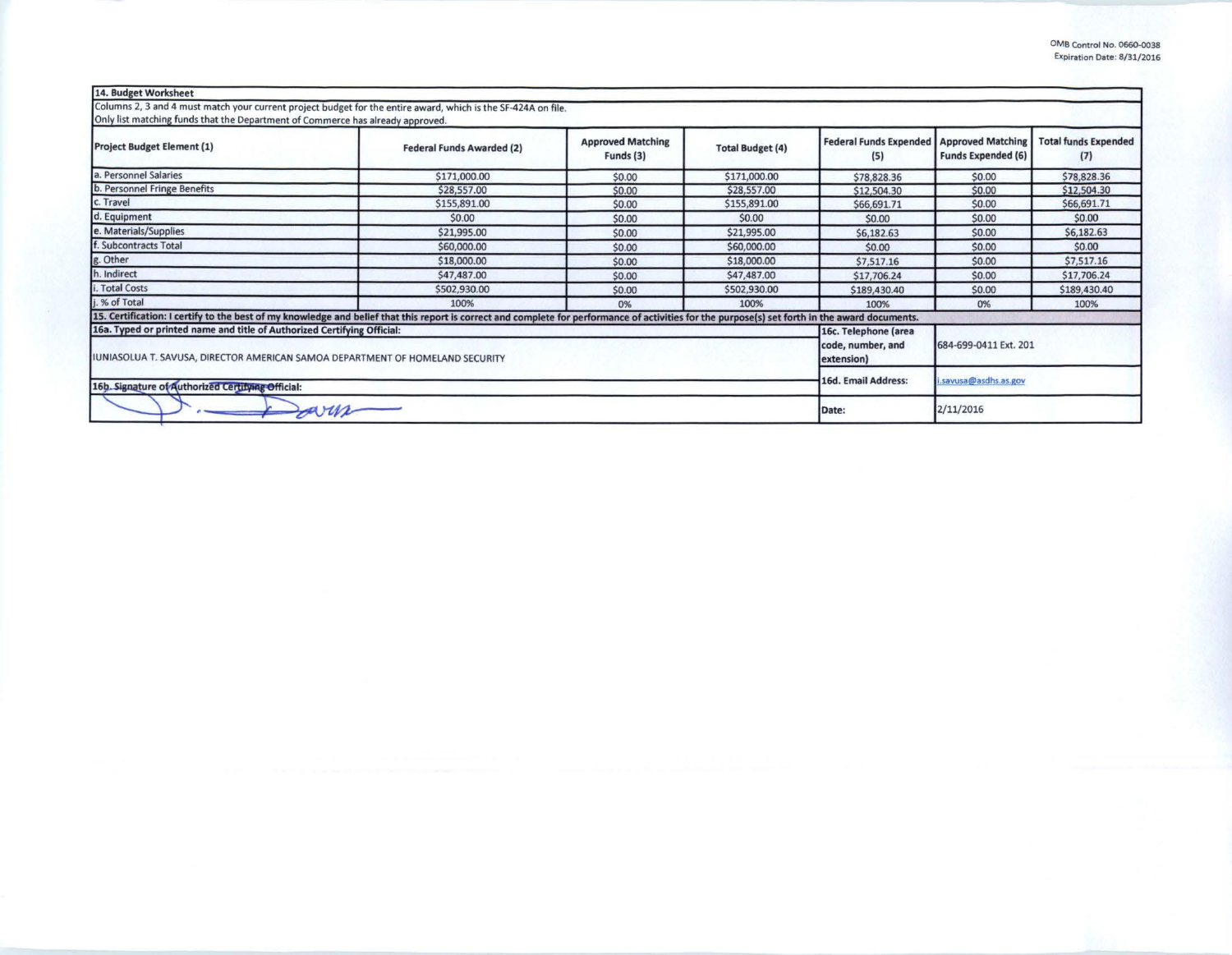| <b>U.S. Department of Commerce</b><br><b>Performance Progress Report</b> |                                                                |                                                                                              |                                                                                                                                            |                                                                                                                                                                                                                                                                                                                                                                                                                                                                                                                                                                                                                                                                                                                                                                                                                                                                                                                                                                                                                                                                                                                                                                        | 2. Award or Grant<br>Number:                            | 60-10-513060                                             |
|--------------------------------------------------------------------------|----------------------------------------------------------------|----------------------------------------------------------------------------------------------|--------------------------------------------------------------------------------------------------------------------------------------------|------------------------------------------------------------------------------------------------------------------------------------------------------------------------------------------------------------------------------------------------------------------------------------------------------------------------------------------------------------------------------------------------------------------------------------------------------------------------------------------------------------------------------------------------------------------------------------------------------------------------------------------------------------------------------------------------------------------------------------------------------------------------------------------------------------------------------------------------------------------------------------------------------------------------------------------------------------------------------------------------------------------------------------------------------------------------------------------------------------------------------------------------------------------------|---------------------------------------------------------|----------------------------------------------------------|
|                                                                          |                                                                |                                                                                              |                                                                                                                                            |                                                                                                                                                                                                                                                                                                                                                                                                                                                                                                                                                                                                                                                                                                                                                                                                                                                                                                                                                                                                                                                                                                                                                                        | 4. EIN:                                                 | 97-0000676                                               |
| 1. Recipient Name                                                        | American Samoa Department of Homeland Security (ASDHS)         |                                                                                              |                                                                                                                                            |                                                                                                                                                                                                                                                                                                                                                                                                                                                                                                                                                                                                                                                                                                                                                                                                                                                                                                                                                                                                                                                                                                                                                                        | 6. Report Date<br>(MM/DD/YYYY)                          | 2/11/2016                                                |
| <b>3. Street Address</b>                                                 | PO Box 4567                                                    |                                                                                              |                                                                                                                                            |                                                                                                                                                                                                                                                                                                                                                                                                                                                                                                                                                                                                                                                                                                                                                                                                                                                                                                                                                                                                                                                                                                                                                                        | 7. Reporting Period<br><b>End Date:</b><br>(MM/DD/YYYY) | 12/31/2015                                               |
| 5. City, State, Zip Code                                                 | Pago Pago, AS 96799                                            |                                                                                              |                                                                                                                                            |                                                                                                                                                                                                                                                                                                                                                                                                                                                                                                                                                                                                                                                                                                                                                                                                                                                                                                                                                                                                                                                                                                                                                                        | 8. Final Report<br>Yes<br><b>No</b><br>$\mathbf{x}$     | 9. Report Frequency<br>Quarterly $\vert$ $\vert$ $\vert$ |
| 10a. Project/Grant Period                                                |                                                                |                                                                                              |                                                                                                                                            |                                                                                                                                                                                                                                                                                                                                                                                                                                                                                                                                                                                                                                                                                                                                                                                                                                                                                                                                                                                                                                                                                                                                                                        |                                                         |                                                          |
| Start Date: (MM/DD/YYYY)                                                 | 9/1/2013                                                       | 10b. End Date:<br>(MM/DD/YYYY)                                                               | 2/28/2018                                                                                                                                  |                                                                                                                                                                                                                                                                                                                                                                                                                                                                                                                                                                                                                                                                                                                                                                                                                                                                                                                                                                                                                                                                                                                                                                        |                                                         |                                                          |
| 11. List the individual projects in your approved Project Plan           |                                                                |                                                                                              |                                                                                                                                            |                                                                                                                                                                                                                                                                                                                                                                                                                                                                                                                                                                                                                                                                                                                                                                                                                                                                                                                                                                                                                                                                                                                                                                        |                                                         |                                                          |
|                                                                          | <b>Project Type (Capacity</b><br><b>Building, SCIP Update,</b> | <b>Project Deliverable</b><br><b>Quantity (Number &amp;</b><br><b>Indicator Description)</b> | <b>Total Federal Funding</b><br><b>Total Federal</b><br>Amount expended at the<br><b>Funding Amount</b><br>end of this reporting<br>period | <b>Percent of Total Federal Amount expended</b>                                                                                                                                                                                                                                                                                                                                                                                                                                                                                                                                                                                                                                                                                                                                                                                                                                                                                                                                                                                                                                                                                                                        |                                                         |                                                          |
| $\mathbf{1}$                                                             | <b>Stakeholder Meetings</b>                                    | 18                                                                                           |                                                                                                                                            |                                                                                                                                                                                                                                                                                                                                                                                                                                                                                                                                                                                                                                                                                                                                                                                                                                                                                                                                                                                                                                                                                                                                                                        |                                                         |                                                          |
| $\overline{2}$                                                           | <b>Broadband Conferences</b>                                   | $\overline{3}$                                                                               |                                                                                                                                            |                                                                                                                                                                                                                                                                                                                                                                                                                                                                                                                                                                                                                                                                                                                                                                                                                                                                                                                                                                                                                                                                                                                                                                        |                                                         |                                                          |
| $\overline{\mathbf{3}}$                                                  | <b>Staff Hires</b>                                             | $\mathbf{0}$                                                                                 |                                                                                                                                            |                                                                                                                                                                                                                                                                                                                                                                                                                                                                                                                                                                                                                                                                                                                                                                                                                                                                                                                                                                                                                                                                                                                                                                        |                                                         |                                                          |
| 4                                                                        | <b>Contract Executions</b>                                     | $\mathbf{0}$                                                                                 |                                                                                                                                            |                                                                                                                                                                                                                                                                                                                                                                                                                                                                                                                                                                                                                                                                                                                                                                                                                                                                                                                                                                                                                                                                                                                                                                        |                                                         |                                                          |
| 5                                                                        | <b>Governance Meetings</b>                                     | $\mathbf{1}$                                                                                 |                                                                                                                                            |                                                                                                                                                                                                                                                                                                                                                                                                                                                                                                                                                                                                                                                                                                                                                                                                                                                                                                                                                                                                                                                                                                                                                                        |                                                         |                                                          |
| 6                                                                        | <b>Education and Outreach</b>                                  | $\mathbf{0}$                                                                                 |                                                                                                                                            |                                                                                                                                                                                                                                                                                                                                                                                                                                                                                                                                                                                                                                                                                                                                                                                                                                                                                                                                                                                                                                                                                                                                                                        |                                                         |                                                          |
| $\overline{7}$                                                           | <b>Subrecipient Agreement</b><br><b>Executed</b>               | $\mathbf{0}$                                                                                 |                                                                                                                                            |                                                                                                                                                                                                                                                                                                                                                                                                                                                                                                                                                                                                                                                                                                                                                                                                                                                                                                                                                                                                                                                                                                                                                                        |                                                         |                                                          |
| 8                                                                        | <b>Phase 2 - Coverage</b>                                      | Stage 2                                                                                      |                                                                                                                                            |                                                                                                                                                                                                                                                                                                                                                                                                                                                                                                                                                                                                                                                                                                                                                                                                                                                                                                                                                                                                                                                                                                                                                                        |                                                         |                                                          |
| $\overline{9}$                                                           | Phase 2 - Users and Their<br><b>Operational Areas</b>          |                                                                                              |                                                                                                                                            |                                                                                                                                                                                                                                                                                                                                                                                                                                                                                                                                                                                                                                                                                                                                                                                                                                                                                                                                                                                                                                                                                                                                                                        |                                                         |                                                          |
| 10                                                                       | <b>Phase 2 - Capacity Planning</b>                             |                                                                                              |                                                                                                                                            |                                                                                                                                                                                                                                                                                                                                                                                                                                                                                                                                                                                                                                                                                                                                                                                                                                                                                                                                                                                                                                                                                                                                                                        |                                                         |                                                          |
| 11                                                                       | Phase 2 - Current<br><b>Providers/Procurement</b>              |                                                                                              |                                                                                                                                            |                                                                                                                                                                                                                                                                                                                                                                                                                                                                                                                                                                                                                                                                                                                                                                                                                                                                                                                                                                                                                                                                                                                                                                        |                                                         |                                                          |
| 12                                                                       | Phase 2 - State Plan<br><b>Decision</b>                        |                                                                                              |                                                                                                                                            |                                                                                                                                                                                                                                                                                                                                                                                                                                                                                                                                                                                                                                                                                                                                                                                                                                                                                                                                                                                                                                                                                                                                                                        |                                                         |                                                          |
| the next quarter; and any additional project milestones or information.  |                                                                |                                                                                              |                                                                                                                                            | 11a. Describe your progress meeting each major activity/milestone approved in the Baseline Report for this project; any challenges or obstacles encountered and mitigation strategies you have employed; planned major activit                                                                                                                                                                                                                                                                                                                                                                                                                                                                                                                                                                                                                                                                                                                                                                                                                                                                                                                                         |                                                         |                                                          |
|                                                                          |                                                                |                                                                                              |                                                                                                                                            | Milestone activities: During this 10th quarter, as discussed on October 21st with our assigned FirstNet FPO, last changes to the Budget for remaining Phase 2 Package revisions were finalized and agreed upon on October 29th<br>Budget Package was approved by the Grants Office effective November 25th. Time slots for scheduling SLIGP Quarterly Call was received by email from our assigned FirstNet FPO on November 10th to discuss our submitted Q9 Per<br>Progress Report (PPR) and Q&As about the SLIGP, as confirmed via email on November 17th and reminder to our local FirstNet Team on November 24th. The re-scheduled Updated - FirstNet SPOC Webinar / Call held on November 18t<br>discuss plans for consultation in 2016 was not accessible at an appropriate time for the American Samoa FirstNet Team to attend due to the 6 hour daylight time savings difference time zone between the East Coast and Americ<br>December 7th, our Phase 2 Budget Amendment (CD-451 Form) was signed approved then by our acting ASDHS Director and received by our assigned NIST Grants Officer. FirstNet Outreach Weekly Update email to the SPOCs was receiv |                                                         |                                                          |
| Commerce before implementation.                                          |                                                                |                                                                                              |                                                                                                                                            | 11b. If the project team anticipates requesting any changes to the approved Baseline Report in the next quarter, describe those below. Note that any substantive changes to the Baseline Report must be approved by the Depart                                                                                                                                                                                                                                                                                                                                                                                                                                                                                                                                                                                                                                                                                                                                                                                                                                                                                                                                         |                                                         |                                                          |
|                                                                          |                                                                |                                                                                              |                                                                                                                                            |                                                                                                                                                                                                                                                                                                                                                                                                                                                                                                                                                                                                                                                                                                                                                                                                                                                                                                                                                                                                                                                                                                                                                                        |                                                         |                                                          |